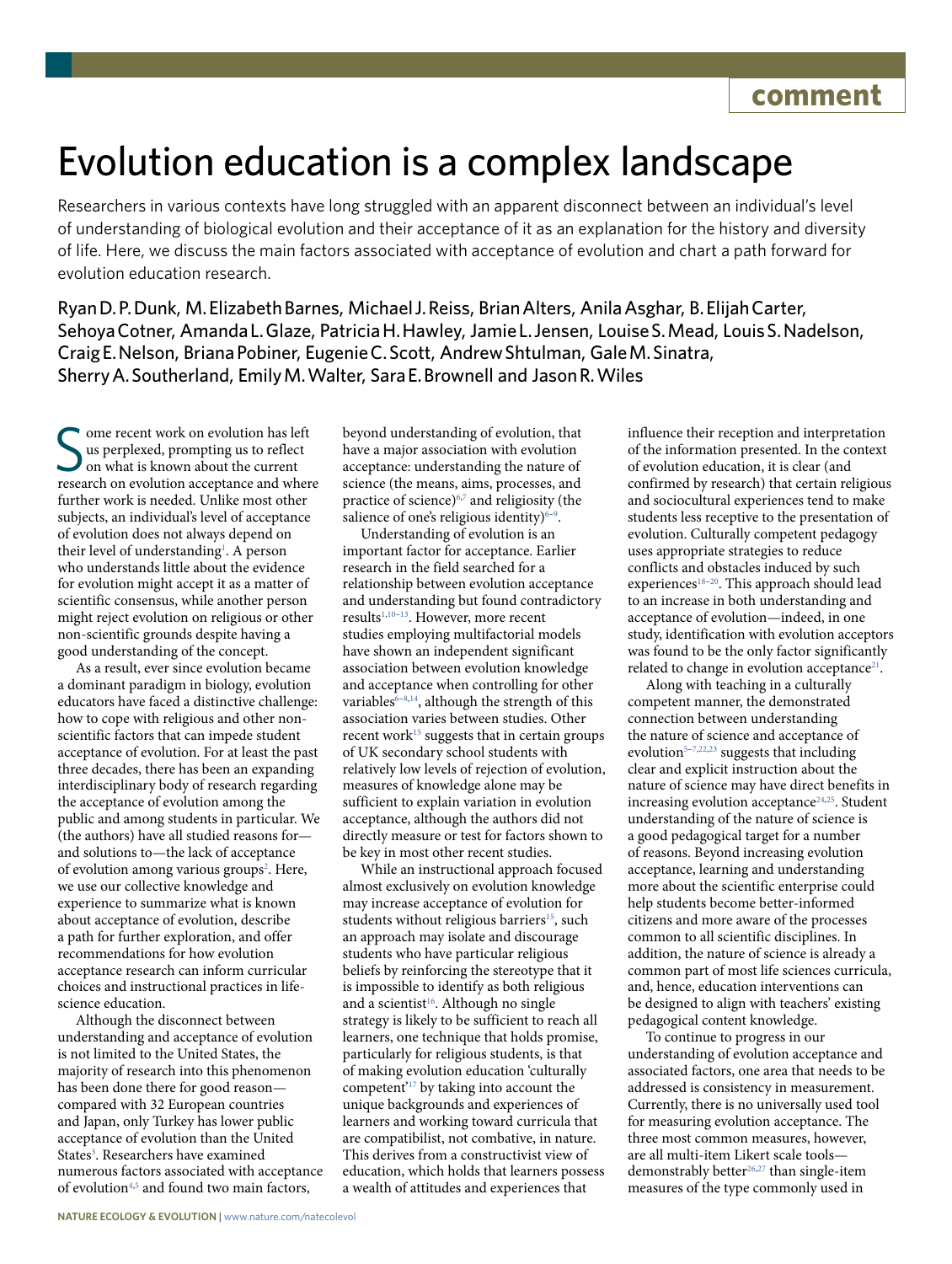national surveys. Of the three measures of evolution acceptance, the Measure of Acceptance of the Theory of Evolution  $(MATE)^{10,28}$  $(MATE)^{10,28}$  $(MATE)^{10,28}$  $(MATE)^{10,28}$  is the oldest and most widely used. The Inventory of Student Evolution Acceptance (I-SEA)<sup>29</sup> and Generalized Acceptance of Evolution Evaluation (GAENE)[30](#page-2-7) tools were more recently developed to address concerns with the MATE and have gained some traction in the evolution education literature as robust measures. A recent study that employed more than one instrument found that the correlation between two measures may be quite strong<sup>31</sup>. However, on-going work in the measurement of evolution acceptance and associated factors is still of critical importance.

To avoid making overreaching recommendations across dissimilar contexts, researchers also need to explore in more detail the generalizability of results. Many existing studies have been performed in traditional university settings, which tend toward underrepresentation of certain groups of people, most notably racial and ethnic minorities. Do these same patterns hold in underrepresented minority groups, which already face barriers in science, technology, engineering and mathematics (STEM) education<sup>[32](#page-2-9),33</sup>? Does the general public have the same reasons for rejecting evolution as the students in the majority of studies (early evidence shows that they may[14\)](#page-1-11)? Additionally, it is important to investigate whether the influence of various factors associated with evolution acceptance, such as understanding of the nature of science and religiosity, might change over time. Do these associations remain static in individuals, or does the relative impact of certain factors on an individual's acceptance of evolution change throughout their life and experiences<sup>[21,](#page-1-17)[22](#page-1-18)</sup>? And within and across populations, have these patterns been stable, or have changes occurred in the influence of these factors over the past 5, 10, or 30 years?

The ultimate goal of this area of research is to empower educators to increase their students' understanding of evolution. We also suggest that increasing acceptance of evolution should be a goal of instruction, insofar as possible, as long as it is not required of students. This will likely necessitate some diversification of strategies, as different groups will respond differently to different strategies; although it is appropriate to seek out educational strategies that are the most beneficial and minimize harmful complications, we acknowledge that there is no one-size-fitsall approach to evolution education. To this end, we hope to see an increase in the number of studies that use longitudinal data sets and, where possible, comparison groups and other controls to isolate the effect of different interventions. If science educators succeed in increasing evolution acceptance, the benefits will accrue for not only students but also society as a whole, through better overall attitudes toward societal challenges that are tightly linked to evolution, such as antibiotic resistance, vaccine development, food security, and climate change.

We hope that this brief review will serve as a useful and clarifying primer on the state of evolution education research that highlights both the successes in the field and how much work still needs to be done. Much remains to be discovered, and the findings discussed here are certainly far from infallible. As in any field of study, novel research findings are important and useful, and they serve to drive the field forward. But we caution against sensationalist titles and conclusions that there is 'no missing link'[14](#page-1-11) between evolution knowledge and acceptance (a majority of evolution education researchers would never have argued there was), or that 'teachers should teach the science and not focus on belief systems'[15](#page-1-12) (an attitude which has been the driving force behind decades of curriculum changes that have failed to substantially move the bar on public acceptance of evolution<sup>34</sup>). Instead, we suggest that new research be understood through the lens of what we already know: acceptance of evolution is related to understanding of not only evolution, but also the nature of science and religious attitudes and identity. Strategies to increase evolution acceptance must necessarily include a consideration of all of these factors. To do less is to reject the preponderance of evidence arising from the science of teaching and learning and to risk the scientific literacy of the rising generation. □

Ryan D.P. Dunk<sup>1\*</sup>, M. Elizabeth Barnes<sup>2</sup>, Michael J. Reiss<sup>3</sup>, Brian Alters<sup>4</sup>, Anila Asghar<sup>5</sup>, B. Elijah Carter<sup>6</sup>, Sehoya Cotner<sup>7</sup>, Amanda L. Glaze<sup>8</sup>, Patricia H. Hawley<sup>9</sup>, Jamie L. Jensen<sup>10</sup>, Louise S. Mead<sup>11</sup>, Louis S. Nadelson<sup>12</sup>, Craig E. Nelson<sup>13</sup>, Briana Pobiner<sup>14</sup>, Eugenie C. Scott<sup>15</sup>, Andrew Shtulman<sup>16</sup>, Gale M. Sinatra<sup>17</sup>, Sherry A. Southerland<sup>18</sup>, Emily M. Walter<sup>19</sup>, Sara E. Brownell<sup>2</sup> and Jason R. Wiles<sup>1,20\*</sup> *1 Department of Biology, Syracuse University, Syracuse, NY, USA. 2 School of Life Sciences, Arizona State University, Tempe, AZ, USA. 3 UCL Institute of Education, University College London, London, UK. 4 Attallah College of Educational Studies & Schmid College of Science and Technology, Chapman University, Orange, CA, USA. 5 Department of Integrated Studies in Education, McGill University, Montréal, Québec,* 

*Canada. 6 Department of Biology, Duke University, Durham, NC, USA. 7 Department of Biology Teaching and Learning, University of Minnesota, St. Paul, MN, USA. 8 Department of Middle Grades and Secondary Education, Georgia Southern University, Statesboro, GA, USA. 9 College of Education, Texas Tech University, Lubbock, TX, USA. 10Department of Biology, Brigham Young University, Provo, UT, USA. 11Department of Integrative Biology, Michigan State University & BEACON Center for the Study of Evolution in Action, East Lansing, MI, USA. 12Department of Leadership Studies, University of Central Arkansas, Conway, AR, USA. 13Department of Biology, Indiana University, Bloomington, IN, USA. 14Department of Anthropology, Smithsonian National Museum of Natural History, Washington, D.C., USA. 15National Center for Science Education, Oakland, CA, USA. 16Department of Psychology & Department of Cognitive Science, Occidental College, Los Angeles, CA, USA. 17Rossier School of Education, University of Southern California, Los Angeles, CA, USA. 18College of Education, Florida State University, Tallahassee, FL, USA. 19Department of Biology, California State University, Fresno, Fresno, CA, USA. 20Department of Science Education, Harvard-Smithsonian Center for Astrophysics, Harvard University, Cambridge, Massachusetts, USA. \*e-mail: [rddunk@syr.edu](mailto:rddunk@syr.edu); [jwiles01@syr.edu](mailto:jwiles01@syr.edu)*

## Published online: 04 February 2019

<https://doi.org/10.1038/s41559-019-0802-9>

## References

- <span id="page-1-0"></span>1. Sinatra, G. M., Southerland, S. A., McConaughy, F. & Demastes, J. W. *J. Res. Sci. Teach.* **40**, 510–528 (2003).
- <span id="page-1-1"></span>2. Rosengren, K. S., Brem, S. K., Evans, E. M., & Sinatra, G. M. (eds) *Evolution Challenges: Integrating Research and Practice in Teaching and Learning About Evolution*. (Oxford University Press, Oxford, 2012).
- <span id="page-1-2"></span>3. Miller, J. D., Scott, E. C. & Okamoto, S. *Science* **313**, 765–766 (2006).
- <span id="page-1-3"></span>4. Wiles, J. R. & Alters, B. *Int. J. Sci. Educ.* **33**, 2559–2585 (2011).
- <span id="page-1-4"></span>5. Pobiner, B. *Am. J. Phys. Anthropol.* **159**, 232–274 (2016). 6. Dunk, R. D. P., Petto, A. J., Wiles, J. R. & Campbell, B. C. *Evol.*
- <span id="page-1-5"></span>*Educ. Outreach* **10**, 4 (2017).
- <span id="page-1-6"></span>7. Glaze, A. L., Goldston, M. J. & Dantzler, J. *Int. J. Sci. Math. Educ.* **13**, 1189–1209 (2015).
- <span id="page-1-10"></span>8. Rissler, L. J., Duncan, S. I. & Caruso, N. M. *Evol. Educ. Outreach* **7**, 24 (2014).
- <span id="page-1-7"></span>9. Barnes, M. E., Evans, E. M., Hazel, A., Brownell, S. E. & Nesse, R. M. *Evol. Educ. Outreach* **10**, 7 (2017).
- <span id="page-1-8"></span>10. Rutledge, M. L. & Warden, M. A. *Am. Biol. Teach.* **62**, 23–31 (2000).
- 11. Trani, R. *Am. Biol. Teach.* **66**, 419–427 (2004).
- 12. Lawson, A. E. & Worsnop, W. A. *J. Res. Sci. Teach.* **29**, 143–166 (1992).
- <span id="page-1-9"></span>13. Ingram, E. L. & Nelson, C. E. *J. Res. Sci. Teach.* **43**, 7–24 (2006).
- <span id="page-1-11"></span>14. Weisberg, D. S., Landrum, A. R., Metz, S. E. & Weisberg, M. *Bioscience* **68**, 212–222 (2018).
- <span id="page-1-12"></span>15. Mead, R., Hejmadi, M. & Hurst, L. D. *Nat. Ecol. Evol.* **2**, 388–394 (2018).
- <span id="page-1-13"></span>16. Rios, K., Cheng, Z. H., Totton, R. R. & Sharif, A. F. *Soc. Psychol. Personal. Sci.* **6**, 959–967 (2015).
- <span id="page-1-14"></span>17. Barnes, M. E. & Brownell, S. E. *CBE Life Sci. Educ.* **16**, 1–10 (2017).
- <span id="page-1-15"></span>18. Barnes, M. E., Elser, J. & Brownell, S. E. *Am. Biol. Teach.* **79**, 104–111 (2017).
- 19. Hawley, P.H. & Sinatra, G.M. J. *Res. Sci. Teach*. (in the press) (2019).
- <span id="page-1-16"></span>20. Pobiner, B., Beardsley, P. M., Bertka, C. M. & Watson, W. A. *Evol. Educ. Outreach* **11**, 3 (2018).
- <span id="page-1-17"></span>21. Walker, J. D., Wassenberg, D., Franta, G. & Cotner, S. *J. Coll. Sci. Teach.* **47**, 46–56 (2017).
- <span id="page-1-18"></span>22. Carter, B. E. & Wiles, J. R. *Evol. Educ. Outreach* **7**, 6 (2014).